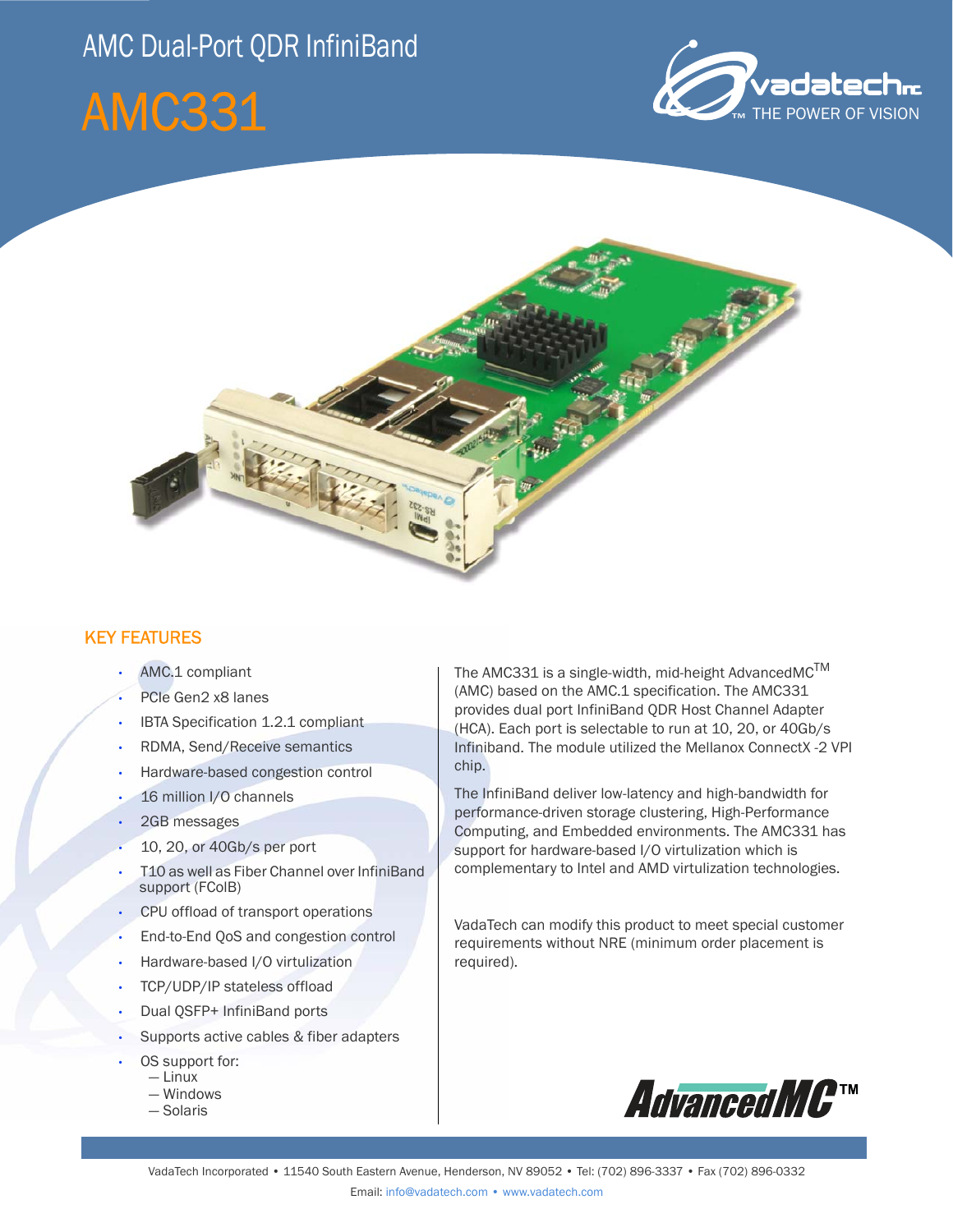### **SPECIFICATIONS**

| Architecture                |                                                                                                                                                                                                                                |                                                                                         |
|-----------------------------|--------------------------------------------------------------------------------------------------------------------------------------------------------------------------------------------------------------------------------|-----------------------------------------------------------------------------------------|
| Physical                    | <b>Dimensions</b>                                                                                                                                                                                                              | Single-Width, Mid-Height Front Panel                                                    |
|                             |                                                                                                                                                                                                                                | Width: 2.89 in. (73.5 mm)                                                               |
|                             |                                                                                                                                                                                                                                | Depth: 7.11 in. (180.6 mm)                                                              |
| <b>Type</b>                 | <b>AMC Serial</b>                                                                                                                                                                                                              | <b>InfiniBand</b>                                                                       |
|                             |                                                                                                                                                                                                                                | Dual-port                                                                               |
|                             |                                                                                                                                                                                                                                | 10 or 20 Gb/s per port                                                                  |
| <b>Standards</b>            |                                                                                                                                                                                                                                |                                                                                         |
| <b>AMC</b>                  | Type                                                                                                                                                                                                                           | AMC.1                                                                                   |
| <b>Module Management</b>    | <b>IPMI</b>                                                                                                                                                                                                                    | <b>IPMI Version 2.0</b>                                                                 |
| PCIe                        | Lanes                                                                                                                                                                                                                          | x4 or x8                                                                                |
|                             | Gen                                                                                                                                                                                                                            | Gen 2 (each lane at 5.0Gb/s)                                                            |
| Configuration               |                                                                                                                                                                                                                                |                                                                                         |
| Power                       | <b>AMC331</b>                                                                                                                                                                                                                  | 9W                                                                                      |
| Environmental               | Temperature                                                                                                                                                                                                                    | Operating Temperature: 0° to 65° C (Air flow requirement is to be greater than 200 LFM) |
|                             |                                                                                                                                                                                                                                | Storage Temperature: -40° to +90° C                                                     |
|                             | Vibration                                                                                                                                                                                                                      | 1G, 5-500Hz each axis                                                                   |
|                             | <b>Shock</b>                                                                                                                                                                                                                   | 30Gs each axis                                                                          |
|                             | <b>Relative Humidity</b>                                                                                                                                                                                                       | 5 to 95 percent, non-condensing                                                         |
| <b>Front Panel</b>          | <b>Interface Connectors</b>                                                                                                                                                                                                    | Dual InfiniBand x4 Connectors                                                           |
|                             | <b>LEDs</b>                                                                                                                                                                                                                    | <b>IPMI Management Control</b>                                                          |
|                             |                                                                                                                                                                                                                                | Activity                                                                                |
|                             | Mechanical                                                                                                                                                                                                                     | Hot Swap Ejector Handle                                                                 |
| Software Support            | <b>Operating Systems</b>                                                                                                                                                                                                       | Linux, Windows, Solaris and VxWorks                                                     |
| Other                       |                                                                                                                                                                                                                                |                                                                                         |
| <b>MTBF</b>                 | MIL Spec $217-F > TBD$ Hrs.                                                                                                                                                                                                    |                                                                                         |
| Certifications              | Designed to meet FCC, CE and UL certifications where applicable                                                                                                                                                                |                                                                                         |
| <b>Standards</b>            | VadaTech is certified to both the ISO9001:2000 and AS9100B:2004 standards                                                                                                                                                      |                                                                                         |
| Compliance                  | <b>RoHS and NEBS</b>                                                                                                                                                                                                           |                                                                                         |
| Warranty                    | Two (2) years.                                                                                                                                                                                                                 |                                                                                         |
| <b>Trademarks and Logos</b> | The VadaTech logo is a registered trademark of VadaTech, Inc. Other registered trademarks are the property of their                                                                                                            |                                                                                         |
|                             | respective owners. AdvancedMC <sup>TM</sup> and the AdvancedTCA <sup>TM</sup> logo are trademarks of the PCI Industrial Computers<br>Manufacturers Group. All rights reserved. Specification subject to change without notice. |                                                                                         |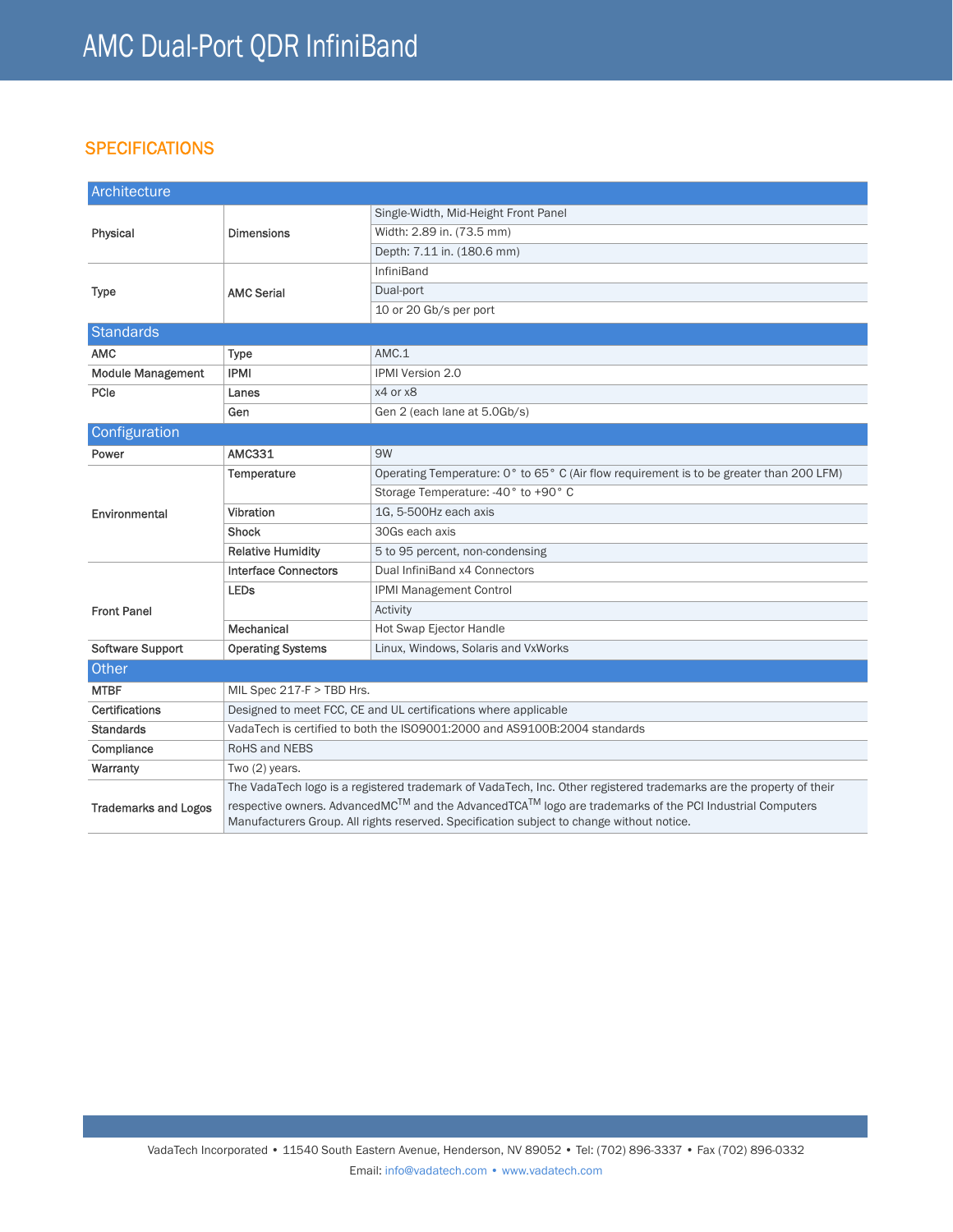

FIGURE 1. AMC331 Functional Block Diagram



FIGURE 2. AMC331 Front Panel